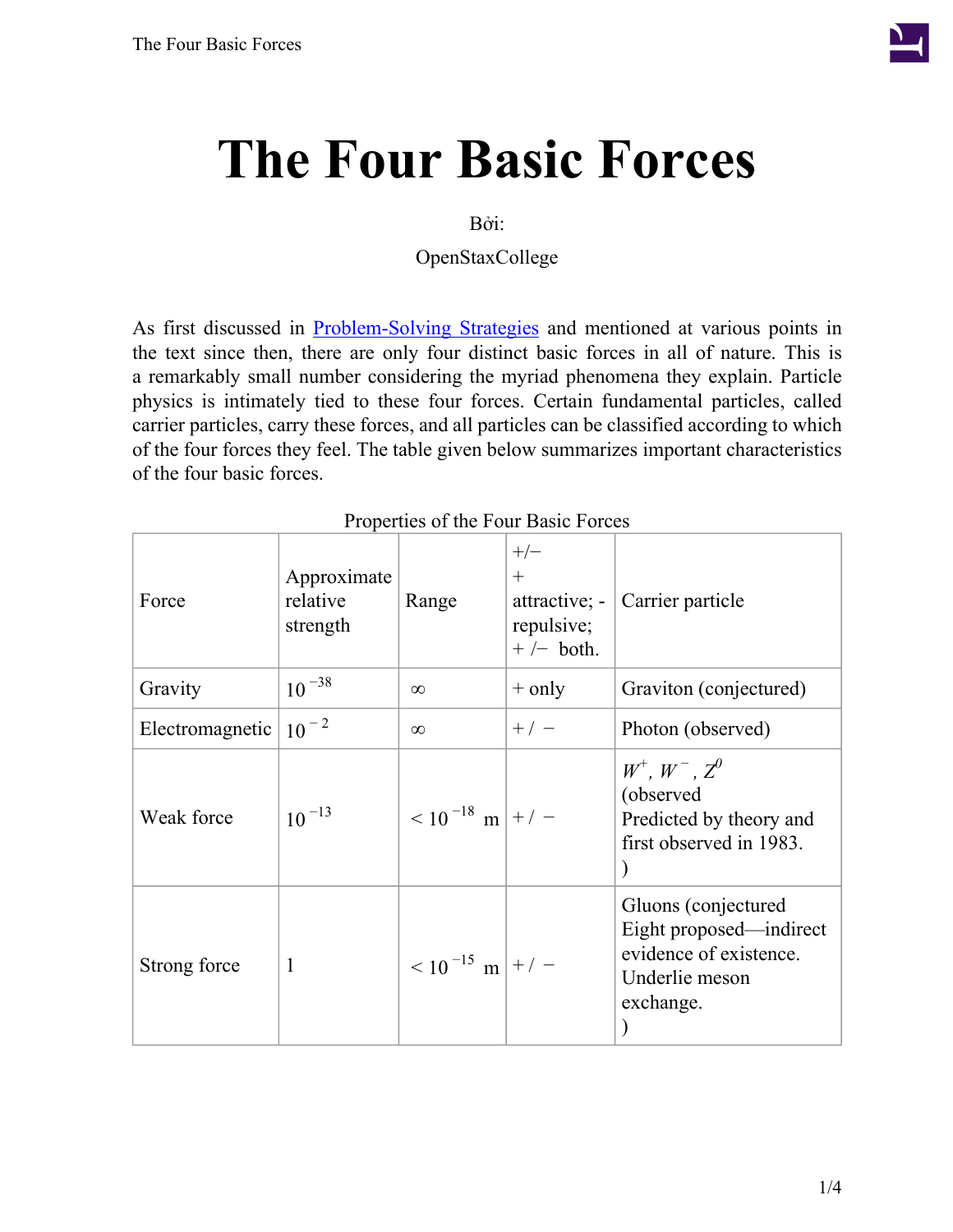

<span id="page-1-1"></span><span id="page-1-0"></span>*The first image shows the exchange of a virtual photon transmitting the electromagnetic force between charges, just as virtual pion exchange carries the strong nuclear force between nucleons. The second image shows that the photon cannot be directly observed in its passage, because this would disrupt it and alter the force. In this case it does not get to the other charge.*



*The Feynman diagram for the exchange of a virtual photon between two positive charges illustrates how the electromagnetic force is transmitted on a quantum mechanical scale. Time is graphed vertically while the distance is graphed horizontally. The two positive charges are seen to be repelled by the photon exchange.*

Although these four forces are distinct and differ greatly from one another under all but the most extreme circumstances, we can see similarities among them. (In [GUTs:](/m42680) the [Unification](/m42680) of Forces, we will discuss how the four forces may be different manifestations of a single unified force.) Perhaps the most important characteristic among the forces is that they are all transmitted by the exchange of a carrier particle, exactly like what Yukawa had in mind for the strong nuclear force. Each carrier particle is a virtual particle—it cannot be directly observed while transmitting the force. [\[link\]](#page-1-0) shows the exchange of a virtual photon between two positive charges. The photon cannot be directly observed in its passage, because this would disrupt it and alter the force.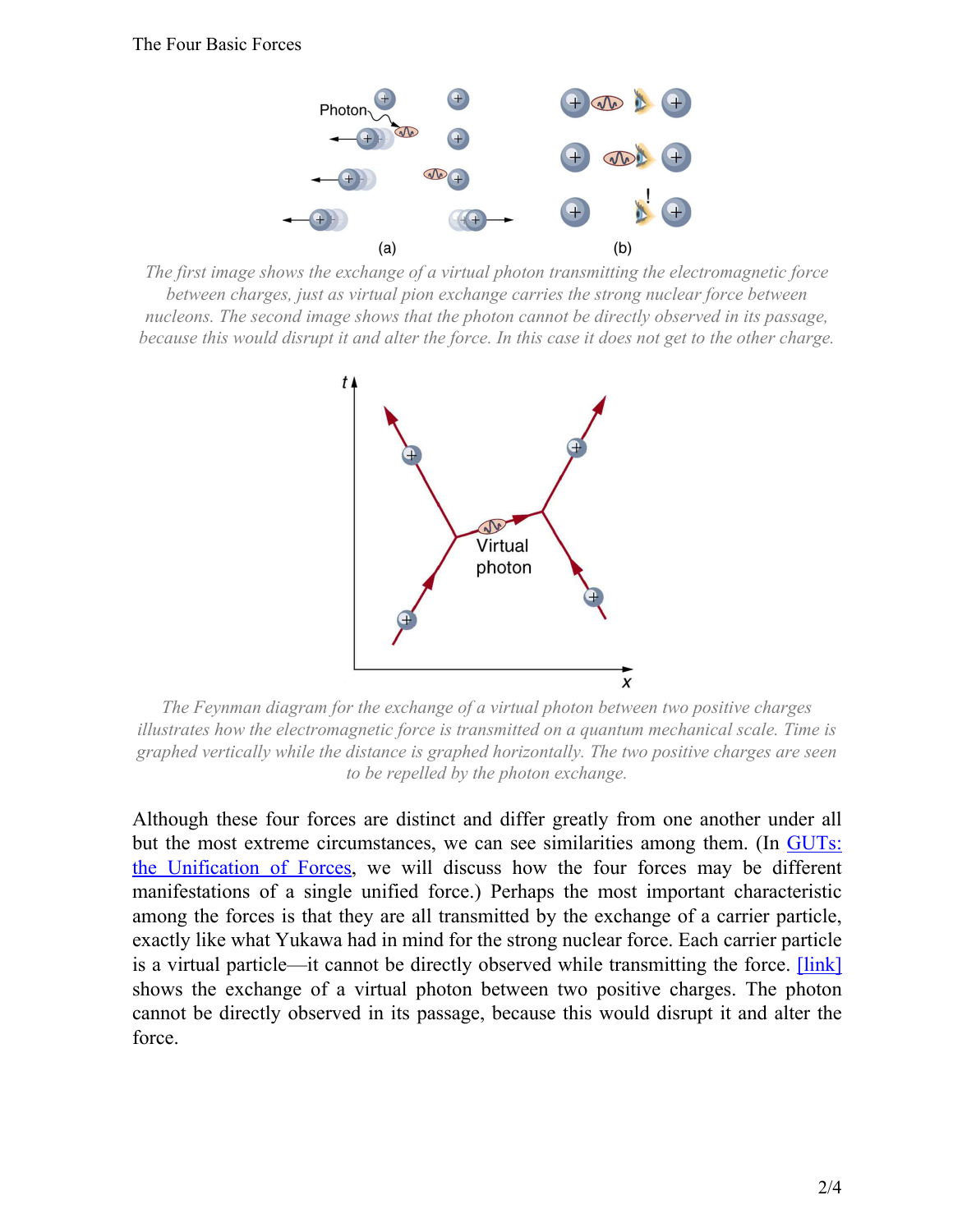[\[link\]](#page-1-1) shows a way of graphing the exchange of a virtual photon between two positive charges. This graph of time versus position is called a Feynman diagram, after the brilliant American physicist Richard Feynman (1918–1988) who developed it.

[\[link\]](#page-2-0) is a Feynman diagram for the exchange of a virtual pion between a proton and a neutron representing the same interaction as in [\[link\]](/m42669#import-auto-id1169737824808). Feynman diagrams are not only a useful tool for visualizing interactions at the quantum mechanical level, they are also used to calculate details of interactions, such as their strengths and probability of occurring. Feynman was one of the theorists who developed the field of quantum electrodynamics (QED), which is the quantum mechanics of electromagnetism. QED has been spectacularly successful in describing electromagnetic interactions on the submicroscopic scale. Feynman was an inspiring teacher, had a colorful personality, and made a profound impact on generations of physicists. He shared the 1965 Nobel Prize with Julian Schwinger and S. I. Tomonaga for work in QED with its deep implications for particle physics.

<span id="page-2-0"></span>Why is it that particles called gluons are listed as the carrier particles for the strong nuclear force when, in The Yukawa Particle and the Heisenberg [Uncertainty](/m42669) Principle [Revisited](/m42669), we saw that pions apparently carry that force? The answer is that pions are exchanged but they have a substructure and, as we explore it, we find that the strong force is actually related to the indirectly observed but more fundamental gluons. In fact, all the carrier particles are thought to be fundamental in the sense that they have no substructure. Another similarity among carrier particles is that they are all bosons (first mentioned in Patterns in Spectra Reveal More [Quantization\)](/m42609), having integral intrinsic spins.



*The image shows a Feynman diagram for the exchange of a π + between a proton and a neutron, carrying the strong nuclear force between them. This diagram represents the situation shown more pictorially in [\[link\]](#page-1-0).*